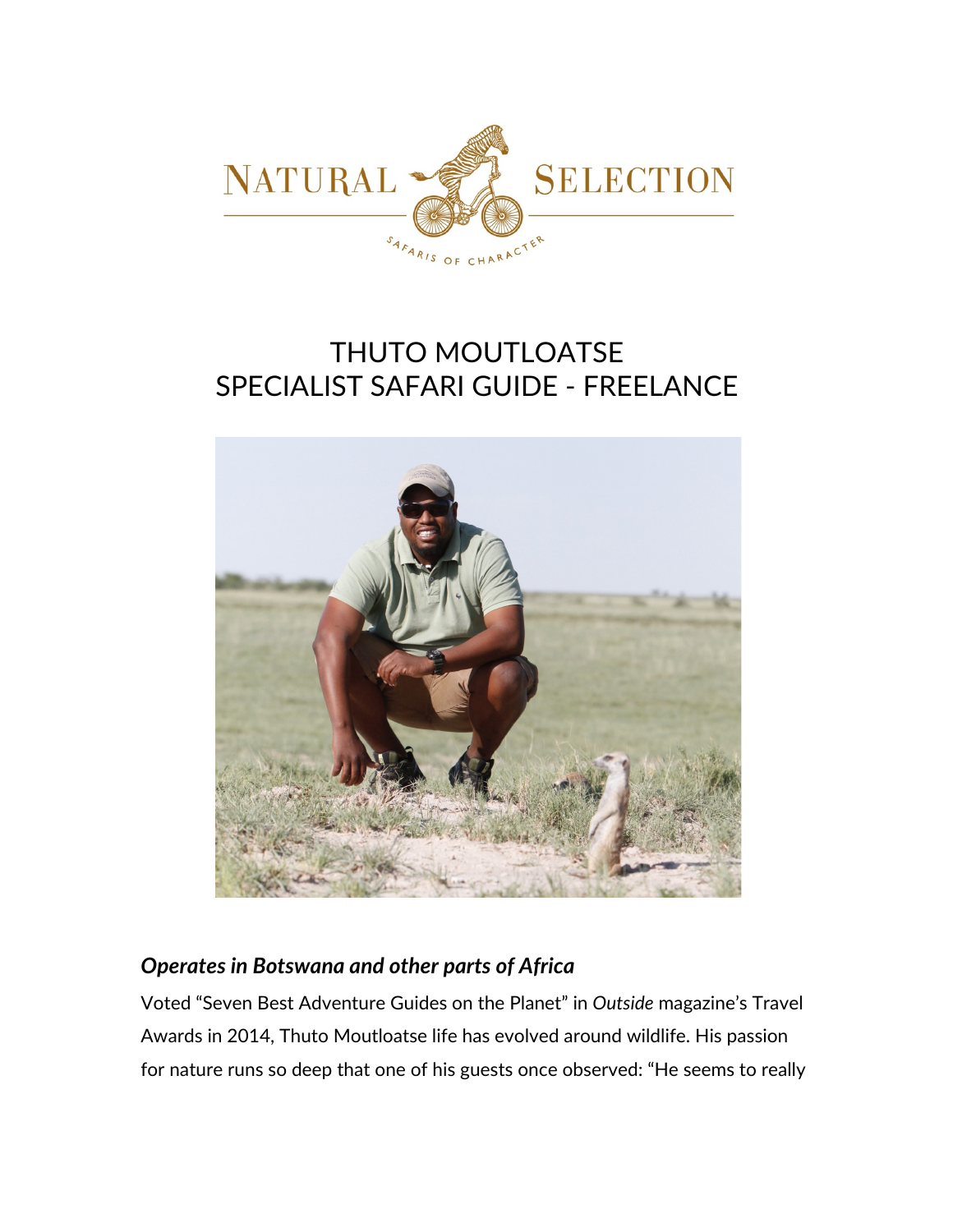understand the profound position he is in – that he lives our "trip of a lifetime" every single day."

Thuto's privilege to live in and amongst the pristine natural areas of Botswana was due to his father's involvement in tourism and conservation and a school career spent in the foothills of the Drakensberg Mountains in neighboring South Africa. His first four years at Wilderness Safaris were filled with guiding in the Linyanti before being "set free" in 2006 to satisfy his insatiable interest in the diverse ecosystems of Botswana as a private guide. This enhanced his natural sense for guiding and he is now frequently requested by both tour operators and repeat guests from all over the world.

As for his specialties, the list is endless. From birding and tracking to astronomy and wildlife photography, his knowledge is impressive; he conducts photographic safaris and freely shares information on even the more technical aspects. Likewise, Thuto's larger-than-life personality makes for memorable family safaris.

In fact, there is a never a dull moment with Thuto: he may have you down on your hands and knees looking at the tiny critters, or you could find yourself tracking big game on foot; and "breakfast-on-a-spade" to dinner under the stars are likely to be of his creation. Going on safari with Thuto will have your mind reeling from the experience. Chances are good that you will return home having acquired a great deal of knowledge as well as a new friend; but while you are with him, don't forget to ask him about Tour de Tuli and why he loves seafood so much…

Thuto must have the eyes of an eagle, since he can spot game, most can barely see with binoculars. He can track anything, and his store of knowledge makes one believe he must be 90 years old. There is not a question unanswered, and it seems there is no creature or habitat that has escaped his full knowledge of past and present history - not to mention his knowledge of Botswana and Africa in general.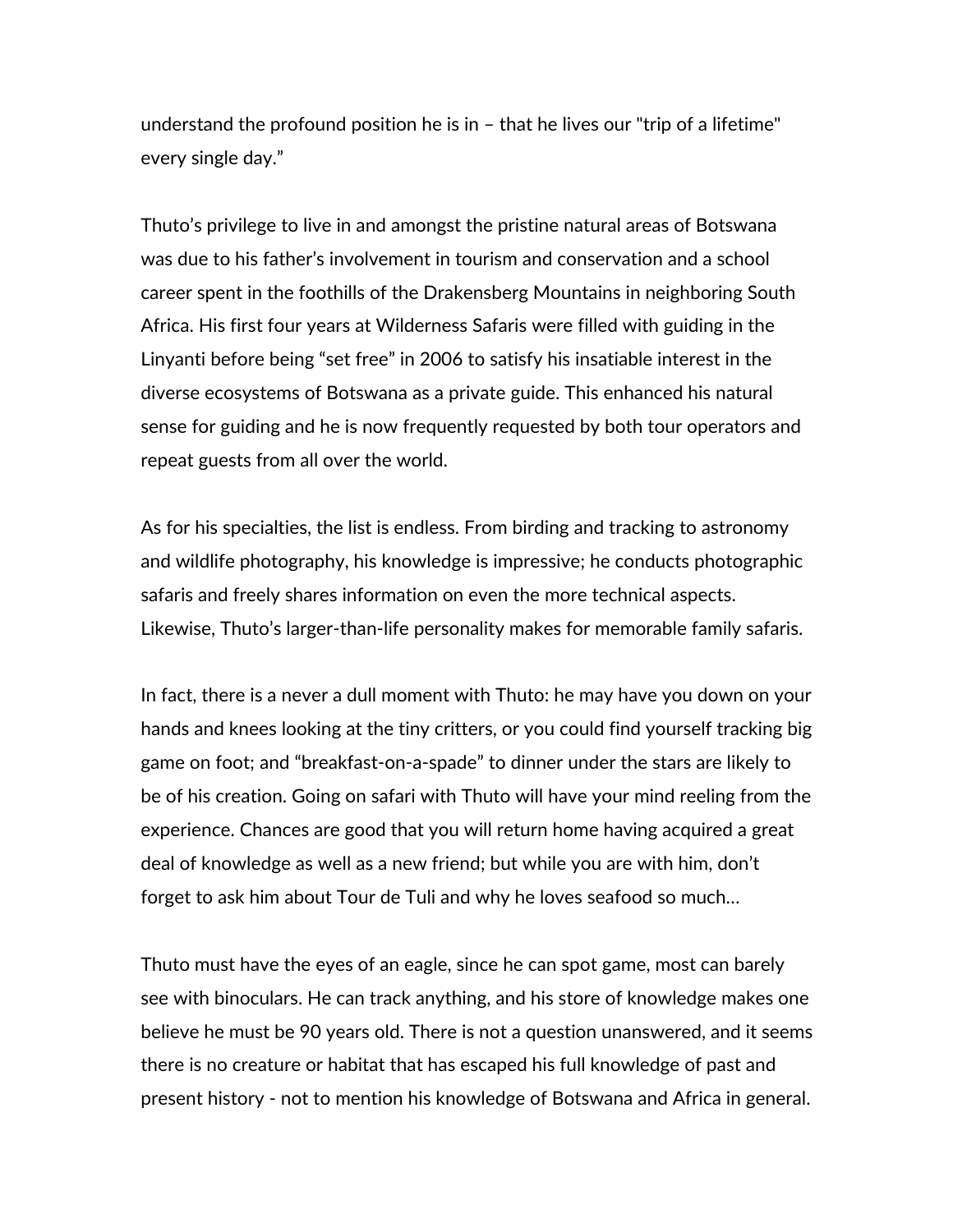Thuto is an accomplished photographer, leading photographic safaris throughout Africa while sharing his technical expertise with guests.

#### *Years of guiding experience*

Thuto started guiding in 2001 and has 21 years of guiding experience.

#### *Regional knowledge and expertise*

Okavango Delta, Kalahari, Southern Africa, East Africa, Zambia, Zimbabwe and Namibia.

#### *Ideal for accompanying*

Adventurous families, multi-generation family travel, photographers, couples, small groups, journalists.

### *Areas of special interest*

Birding, walking safaris, mokoros, wildlife photography, animal behavior, tracking, geology, entomology, botany, conservation.

## *Qualifications & Expertise*

- Thuto completed a Travel & Tourism course
- Following graduation, he undertook volunteer work at Hluhluwe Imfolozi Game Reserve, then returned to Botswana, beginning his career at Khama Rhino Sanctuary.
- He then spent four years as a lodge-based guide in the private Linyanti Concession.
- To feed his insatiable interest in Botswana's diverse ecosystems, Thuto began leading safaris that spanned the country's mosaic of prolific wildlife regions, enhancing his natural sense for guiding and furthering his personable rapport with guests.